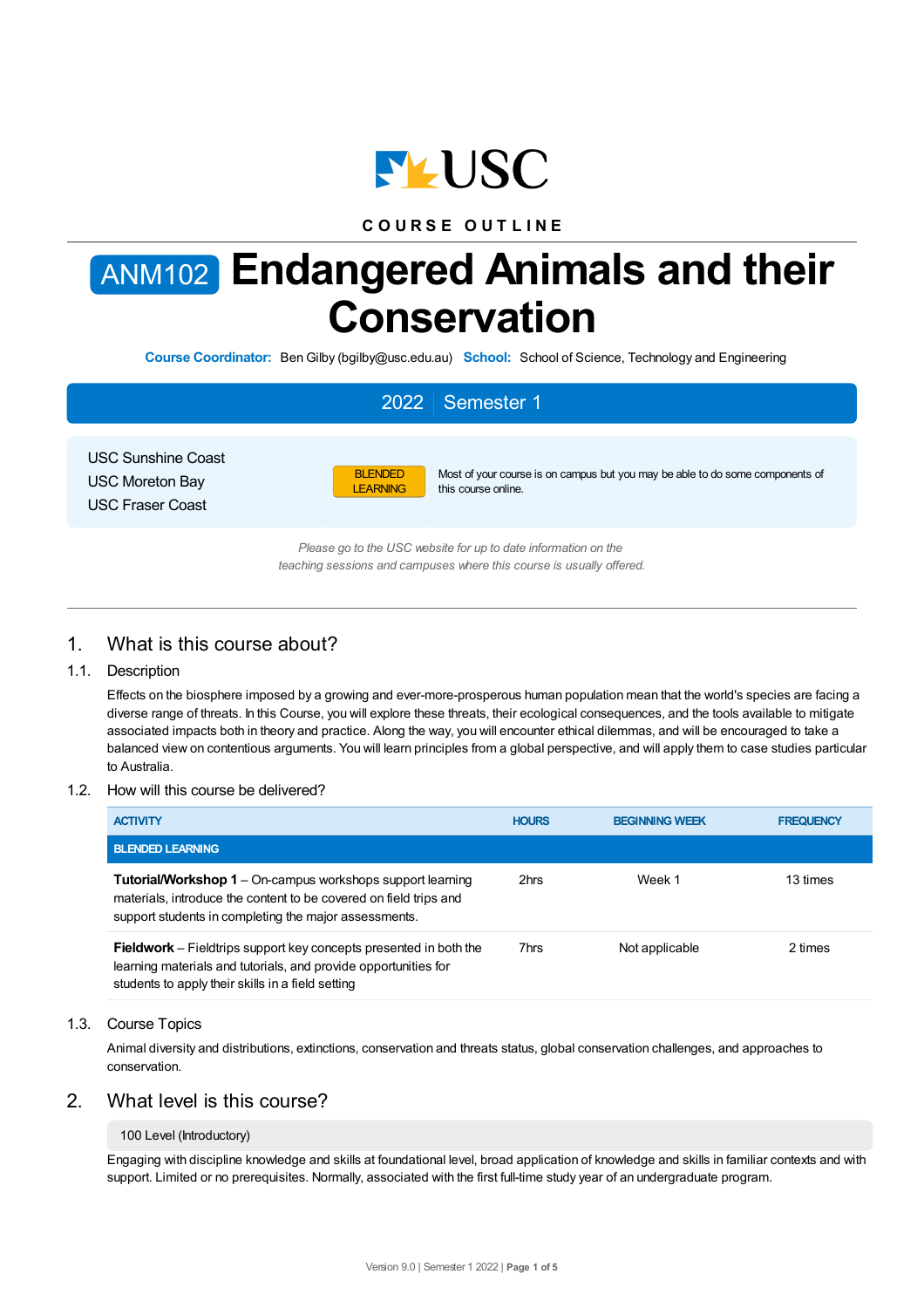# 3. What is the unit value of this course?

12 units

# 4. How does this course contribute to my learning?

| On successful completion of this course, you should be able to<br>you becoming<br>Reflect on ethical principles associated with the conservation of endangered animals<br>Ethical | <b>GRADUATE QUALITIES</b>                                 |
|-----------------------------------------------------------------------------------------------------------------------------------------------------------------------------------|-----------------------------------------------------------|
|                                                                                                                                                                                   | Completing these tasks<br>successfully will contribute to |
|                                                                                                                                                                                   | Creative and critical thinker                             |
| Demonstrate and apply knowledgeabout endangered animals and their conservation.<br>Knowledgeable                                                                                  | Creative and critical thinker<br>Sustainability-focussed  |
| Communicate effectively and professionally.<br>3<br>Empowered                                                                                                                     |                                                           |

# 5. Am Ieligible to enrol in this course?

Refer to the USC [Glossary](https://www.usc.edu.au/about/policies-and-procedures/glossary-of-terms-for-policy-and-procedures) of terms for definitions of "pre-requisites, co-requisites and anti-requisites".

# 5.1. Pre-requisites

Enrolled in Program SC012, SC107, ED112, SB303 or SC320

# 5.2. Co-requisites

Not applicable

## 5.3. Anti-requisites

Not applicable

# 5.4. Specific assumed prior knowledge and skills (where applicable)

Not applicable

# 6. How am Igoing to be assessed?

# 6.1. Grading Scale

# Standard Grading (GRD)

High Distinction (HD), Distinction (DN), Credit (CR), Pass (PS), Fail (FL).

# 6.2. Details of early feedback on progress

Quizzes will be available throughout the semester in class, whereby students can submit answers to questions and receive formative feedback on current understanding of the material.

# 6.3. Assessment tasks

| <b>DELIVERY</b><br><b>MODE</b> | <b>TASK</b><br>NO. | <b>ASSESSMENT</b><br><b>PRODUCT</b> | <b>INDIVIDUAL</b><br><b>OR GROUP</b> | <b>WEIGHTING</b><br>$\%$ | <b>WHAT IS THE</b><br><b>DURATION /</b><br><b>LENGTH?</b> | <b>WHEN SHOULD I</b><br>SUBMIT?                 | <b>WHERE SHOULD I</b><br><b>SUBMIT IT?</b> |
|--------------------------------|--------------------|-------------------------------------|--------------------------------------|--------------------------|-----------------------------------------------------------|-------------------------------------------------|--------------------------------------------|
| All                            | 1                  | Quiz/zes                            | Individual                           | 0%                       | Up to $20$<br>questions                                   | Throughout teaching<br>period (refer to Format) | In Class                                   |
| All                            | 2a                 | Oral                                | Group                                | 30%                      | Short (less<br>than 10 min)<br>video.                     | Week 10                                         | Online Submission                          |
| All                            | 2 <sub>b</sub>     | Oral                                | Individual                           | 20%                      | Short (less<br>than 10 min)<br>video.                     | Week 10                                         | Online Submission                          |
| All                            | 3                  | Examination                         | Individual                           | 50%                      | 2 hours                                                   | Week 13                                         | Online Test (Quiz)                         |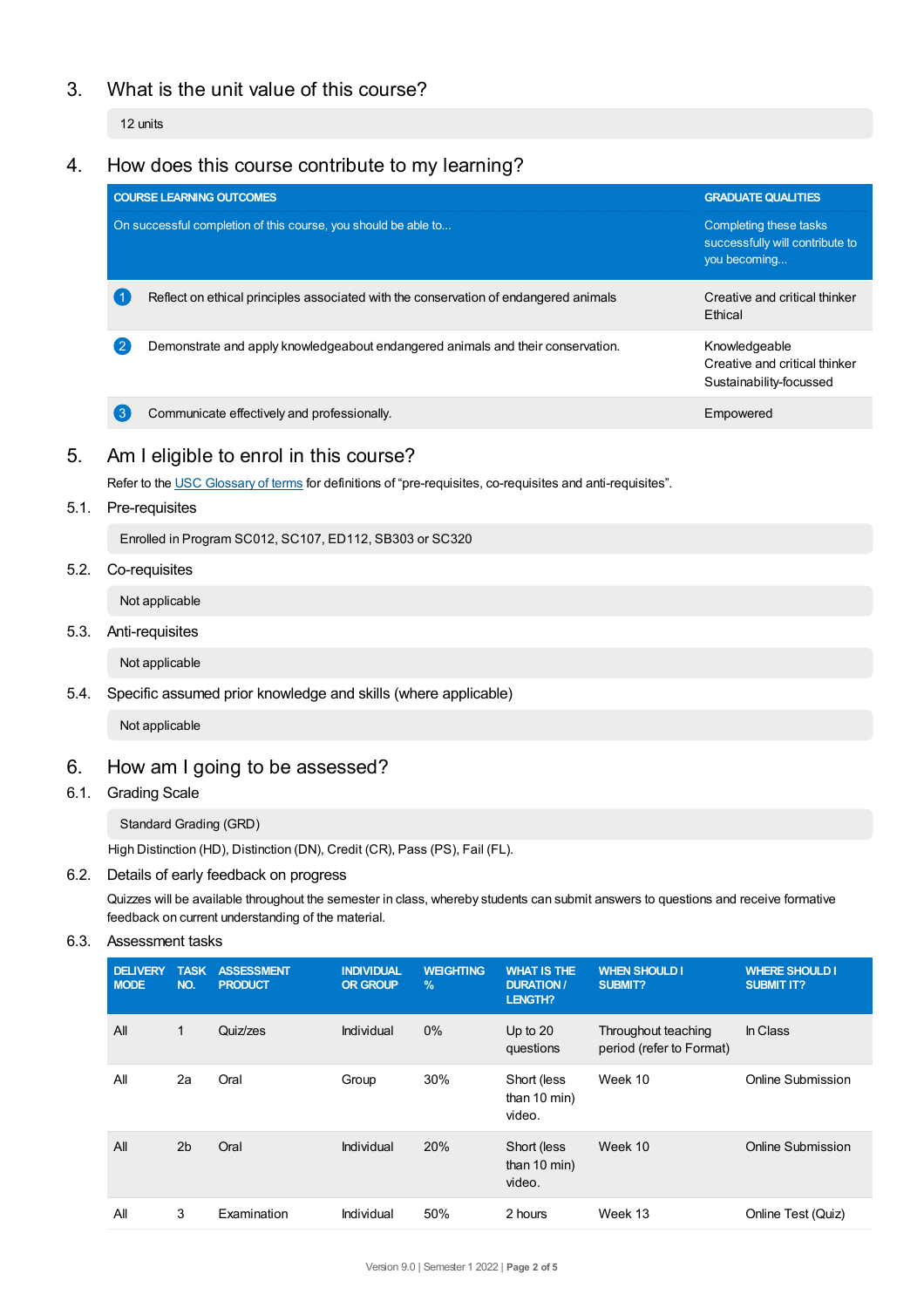# **All - Assessment Task 1:** Weekly Kahoot Quiz

| <b>GOAL:</b>     | Revise the weekly lecture content and prepare for the final exam                             |                                     |  |  |
|------------------|----------------------------------------------------------------------------------------------|-------------------------------------|--|--|
| <b>PRODUCT:</b>  | Quiz/zes                                                                                     |                                     |  |  |
| <b>FORMAT:</b>   | Online Kahoot quiz (weeks 2-9)                                                               |                                     |  |  |
| <b>CRITERIA:</b> | No.                                                                                          | <b>Learning Outcome</b><br>assessed |  |  |
|                  | Correctly answering a series of multiple choice questions relating to the learning materials | $\left( 2\right)$                   |  |  |
|                  |                                                                                              |                                     |  |  |

# **All - Assessment Task 2a:** Mini-Documentary, group component

| <b>GOAL:</b>     | Showcase your ability to synthesize complementary strands of information on the theory and application of animal<br>conservation as a group.                                                    |                                                                          |                                     |  |  |
|------------------|-------------------------------------------------------------------------------------------------------------------------------------------------------------------------------------------------|--------------------------------------------------------------------------|-------------------------------------|--|--|
| <b>PRODUCT:</b>  | Oral                                                                                                                                                                                            |                                                                          |                                     |  |  |
| <b>FORMAT:</b>   | You will work in a group to produce a short (less than 10 min) documentary in an approved digital format (.mov, .mpg,<br>.mp4, .wmv). This will be assessed as a group with a focus on content. |                                                                          |                                     |  |  |
| <b>CRITERIA:</b> | No.                                                                                                                                                                                             |                                                                          | <b>Learning Outcome</b><br>assessed |  |  |
|                  |                                                                                                                                                                                                 | Understand fundamental concepts regarding conservation in Australia; and | $\mathbf{1}$                        |  |  |
|                  | 2                                                                                                                                                                                               | Communicate your understanding to a broad audience                       | $\left  \cdot \right $              |  |  |
|                  |                                                                                                                                                                                                 |                                                                          |                                     |  |  |

# **All - Assessment Task 2b:** Mini-documentary, individual component

| <b>GOAL:</b>     | To present scientific information professionally, clearly and informatively, and to work as a member of a group.                                                                                                         |                                     |  |  |  |
|------------------|--------------------------------------------------------------------------------------------------------------------------------------------------------------------------------------------------------------------------|-------------------------------------|--|--|--|
| <b>PRODUCT:</b>  | Oral                                                                                                                                                                                                                     |                                     |  |  |  |
| <b>FORMAT:</b>   | You will work in a group to produce a short (less than 10 min) documentary in an approved digital format (.mov, .mpg,<br>.mp4, .wmy). This will be assessed individually with a focus on individual presentation skills. |                                     |  |  |  |
| <b>CRITERIA:</b> | No.                                                                                                                                                                                                                      | <b>Learning Outcome</b><br>assessed |  |  |  |
|                  | Presentation of documentary material, variety in tone and intonation of narration, engaging<br>visuals that link with narration                                                                                          | $\left(3\right)$                    |  |  |  |
|                  |                                                                                                                                                                                                                          |                                     |  |  |  |

## **All - Assessment Task 3:** End of Semester Examination

| <b>GOAL:</b>     | Showcase your understanding of the course content  |                                                                            |  |  |  |
|------------------|----------------------------------------------------|----------------------------------------------------------------------------|--|--|--|
| <b>PRODUCT:</b>  | Examination                                        |                                                                            |  |  |  |
| <b>FORMAT:</b>   | A two (2) hour online exam                         |                                                                            |  |  |  |
| <b>CRITERIA:</b> | No.                                                | <b>Learning Outcome</b><br>assessed                                        |  |  |  |
|                  | Demonstrate your knowledge of animal conservation; | 23                                                                         |  |  |  |
|                  | 2                                                  | 026<br>Apply knowledge from lectures and readings to solve unseen problems |  |  |  |
|                  |                                                    |                                                                            |  |  |  |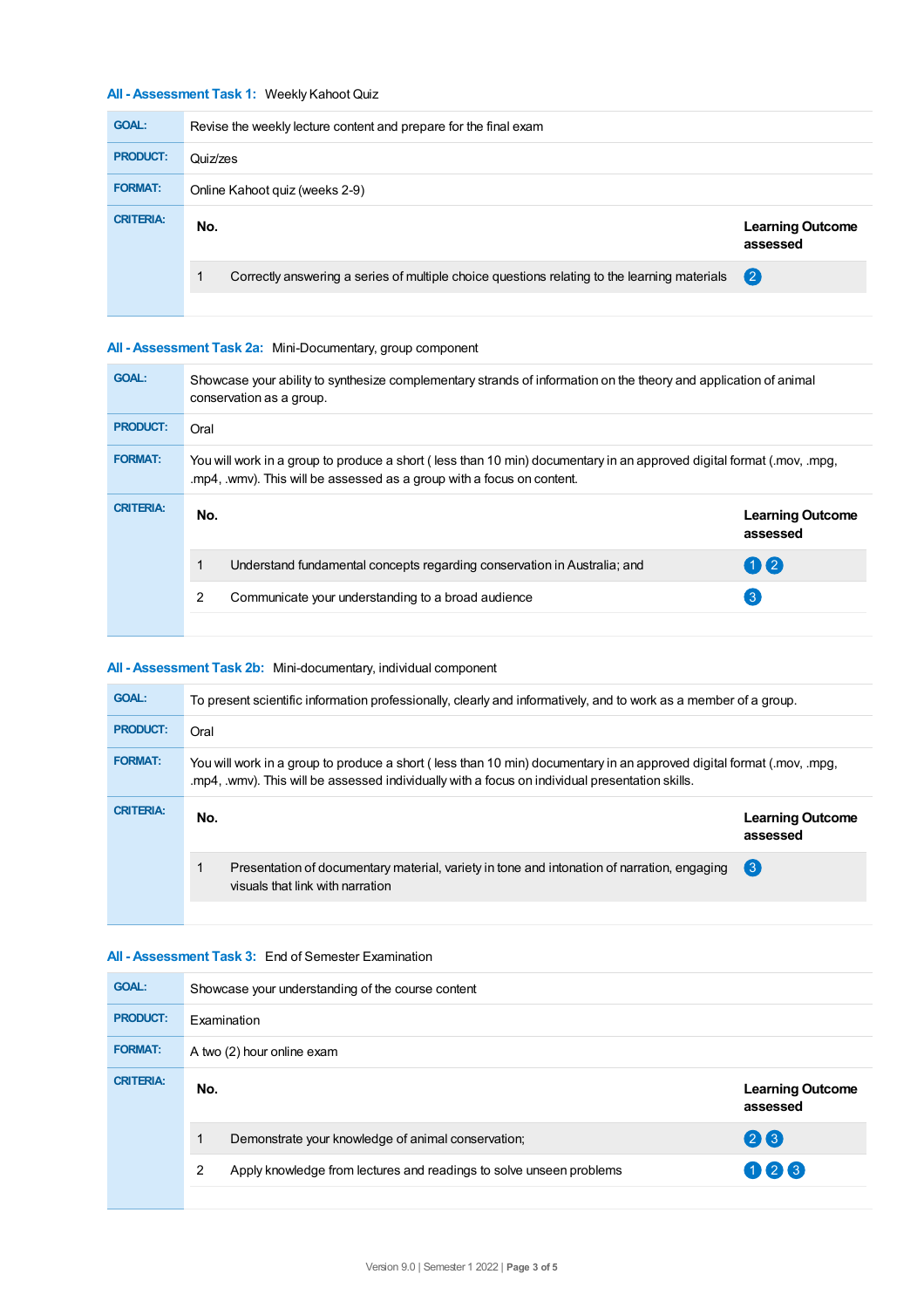# 7. Directed study hours

A 12-unit course will have total of 150 learning hours which will include directed study hours (including online if required), self-directed learning and completion of assessable tasks. Directed study hours may vary by location. Student workload is calculated at 12.5 learning hours per one unit.

# 8. What resources do I need to undertake this course?

Please note: Course information, including specific information of recommended readings, learning activities, resources, weekly readings, etc. are available on the course Canvas site– Please log in as soon as possible.

#### 8.1. Prescribed text(s) or course reader

Please note that you need to have regular access to the resource(s) listed below. Resources may be required or recommended.

| <b>REQUIRED? AUTHOR</b> |                          | YEAR TITLE                        | <b>EDITION PUBLISHER</b>       |
|-------------------------|--------------------------|-----------------------------------|--------------------------------|
|                         | Required Naviot S. Sodhi | 2010 Conservation Biology for All | <b>Oxford University Press</b> |

#### 8.2. Specific requirements

Not applicable

# 9. How are risks managed in this course?

Risk assessments have been performed for all field activities and low to moderate levels of health and safety risk exists. Moderate risks may include working in an Australian bush setting, working with people, working outside normal office hours for example. It is your responsibility to review course material, search online, discuss with lecturers and peers and understand the health and safety risks associated with your specific course of study and to familiarise yourself with the University's general health and safety principles by reviewing the online [induction](https://online.usc.edu.au/webapps/blackboard/content/listContentEditable.jsp?content_id=_632657_1&course_id=_14432_1) training for students, and following the instructions of the University staff.

# 10. What administrative information is relevant to this course?

## 10.1. Assessment: Academic Integrity

Academic integrity is the ethical standard of university participation. It ensures that students graduate as a result of proving they are competent in their discipline. This is integral in maintaining the value of academic qualifications. Each industry has expectations and standards of the skills and knowledge within that discipline and these are reflected in assessment.

Academic integrity means that you do not engage in any activity that is considered to be academic fraud; including plagiarism, collusion or outsourcing any part of any assessment item to any other person. You are expected to be honest and ethical by completing all work yourself and indicating in your work which ideas and information were developed by you and which were taken from others. You cannot provide your assessment work to others.You are also expected to provide evidence of wide and critical reading, usually by using appropriate academic references.

In order to minimise incidents of academic fraud, this course may require that some of its assessment tasks, when submitted to Canvas, are electronically checked through Turnitin. This software allows for text comparisons to be made between your submitted assessment item and all other work to which Turnitin has access.

#### 10.2. Assessment: Additional Requirements

Eligibility for Supplementary Assessment

Your eligibility for supplementary assessment in a course is dependent of the following conditions applying:

The final mark is in the percentage range 47% to 49.4% The course is graded using the Standard Grading scale You have not failed an assessment task in the course due to academic misconduct

#### 10.3. Assessment: Submission penalties

Late submission of assessment tasks may be penalised at the following maximum rate:

- 5% (of the assessment task's identified value) per day for the first two days from the date identified as the due date for the assessment task.

- 10% (of the assessment task's identified value) for the third day - 20% (of the assessment task's identified value) for the fourth day and subsequent days up to and including seven days from the date identified as the due date for the assessment task.

- A result of zero is awarded for an assessment task submitted after seven days from the date identified as the due date for the assessment task. Weekdays and weekends are included in the calculation of days late. To request an extension you must contact your course coordinator to negotiate an outcome.